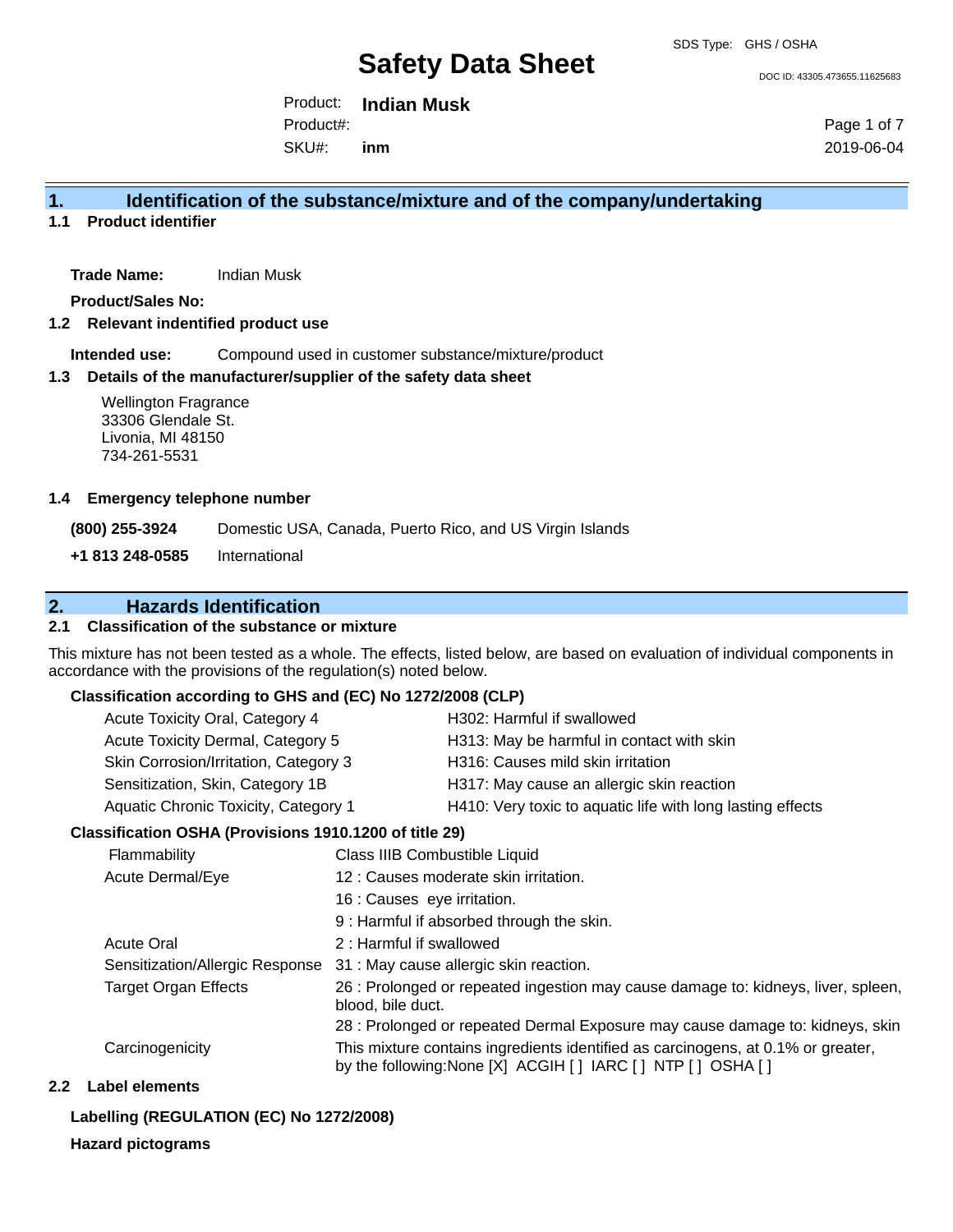DOC ID: 43305.473655.11625683

Product: **Indian Musk**  Product#:

SKU#: **inm** Page 2 of 7 2019-06-04



**Signal Word: Warning**

# **Hazard statments** H302 Harmful if swallowed H313 May be harmful in contact with skin H316 Causes mild skin irritation H317 May cause an allergic skin reaction H410 Very toxic to aquatic life with long lasting effects

## **Precautionary Statements**

#### **Prevention:**

| P <sub>264</sub>     | Wash hands thoroughly after handling                                                     |
|----------------------|------------------------------------------------------------------------------------------|
| P <sub>270</sub>     | Do not eat, drink or smoke when using this product                                       |
| P272                 | Contaminated work clothing should not be allowed out of the workplace                    |
| P <sub>273</sub>     | Avoid release to the environment                                                         |
| Response:            |                                                                                          |
| $P301 + P312 + P330$ | IF SWALLOWED: Call a POISON CENTER or doctor/physician if you feel unwell Rinse<br>mouth |
| $P302 + P352$        | IF ON SKIN: Wash with soap and water                                                     |
| $P333 + P313$        | If skin irritation or a rash occurs: Get medical advice/attention                        |
| P363                 | Wash contaminated clothing before reuse                                                  |
| P391                 | <b>Collect Spillage</b>                                                                  |
|                      |                                                                                          |

### **2.3 Other Hazards**

**no data available**

# **3. Composition/Information on Ingredients**

# **3.1 Mixtures**

This product is a complex mixture of ingredients, which contains among others the following substance(s), presenting a health or environmental hazard within the meaning of the UN Globally Harmonized System of Classification and Labeling of Chemicals (GHS):

| CAS#<br>Ingredient     | EC#                        | Conc.<br>Range | <b>GHS Classification</b>    | <b>OSHA Classification</b> |
|------------------------|----------------------------|----------------|------------------------------|----------------------------|
| 120-51-4               | 204-402-9                  | $50 - 60 \%$   | H302; H313; H400; H411       | 28, 3                      |
| <b>Benzyl Benzoate</b> |                            |                |                              |                            |
| 1222-05-5              | 214-946-9                  | $10 - 20 \%$   | H316; H400; H410             | 11, 15                     |
|                        | Hexamethylindanopyran      |                |                              |                            |
| 21145-77-7             | 244-240-6                  | $10 - 20%$     | H302; H400; H410             | 11, 15, 2                  |
|                        | Acetyl hexamethyl tetralin |                |                              |                            |
| $101 - 86 - 0$         | 202-983-3                  | $5 - 10 \%$    | H303; H316; H317; H400; H411 | 11, 15                     |
|                        | Hexyl cinnamaldehyde       |                |                              |                            |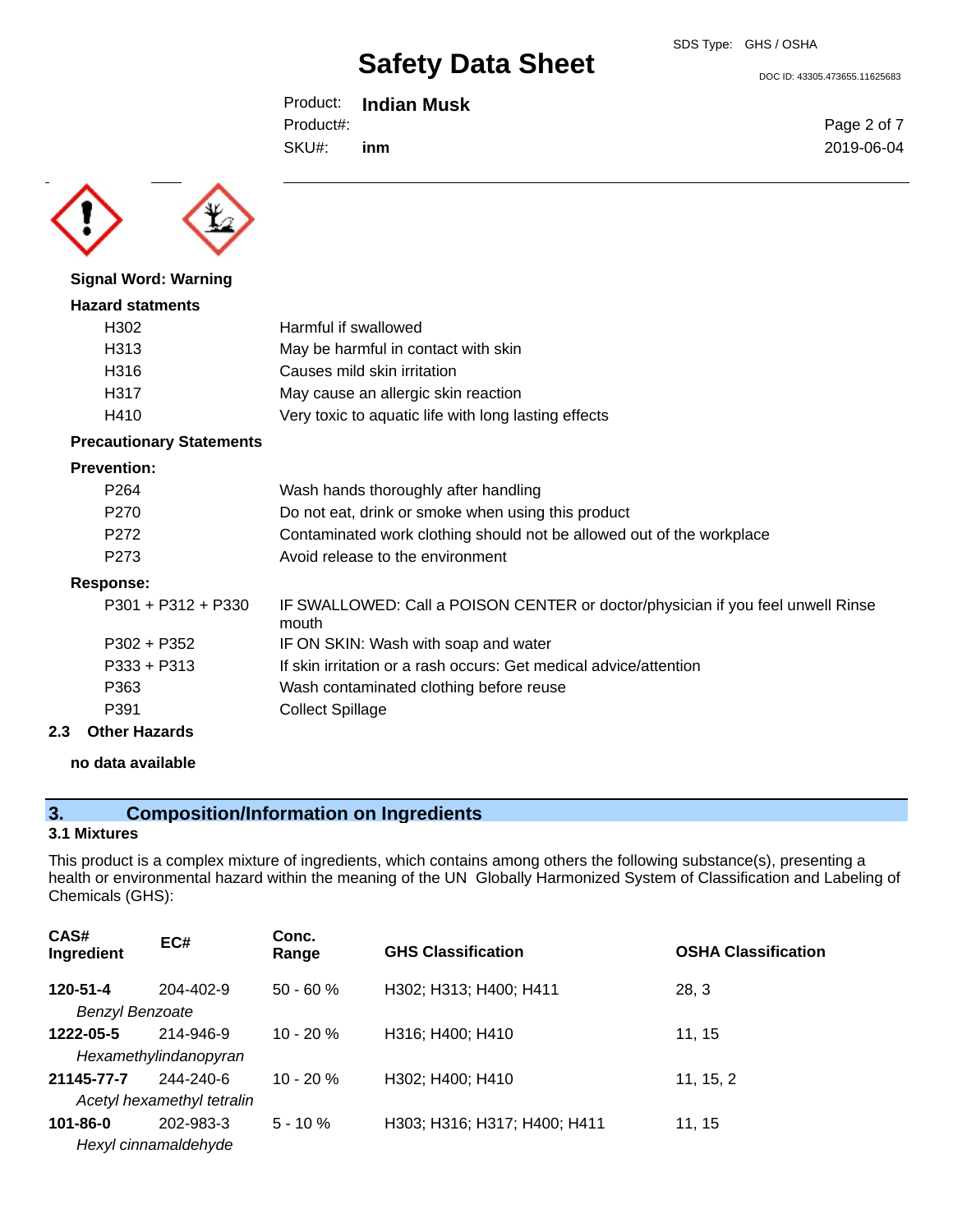SDS Type: GHS / OSHA

DOC ID: 43305.473655.11625683

Product: **Indian Musk**  SKU#: Product#: **inm**

Page 3 of 7 2019-06-04

| <b>CAS#</b><br>Ingredient | EC#                                | Conc.<br>Range                                           | <b>GHS Classification</b>           | <b>OSHA Classification</b> |
|---------------------------|------------------------------------|----------------------------------------------------------|-------------------------------------|----------------------------|
| 78-70-6                   | 201-134-4                          | $2 - 5%$                                                 | H227; H303; H315; H317; H319; H402  | 12, 26                     |
| Linalool                  |                                    |                                                          |                                     |                            |
| $91 - 64 - 5$             | 202-086-7                          | $2 - 5%$                                                 | H302; H317; H402                    | 12, 15, 2, 26, 31, 9       |
| Coumarin                  |                                    |                                                          |                                     |                            |
| 2050-08-0                 | 218-080-2                          | $1 - 2%$                                                 | H302; H400; H410                    |                            |
| Amyl salicylate           |                                    |                                                          |                                     |                            |
| 8007-35-0                 | 232-357-5                          | $1 - 2%$                                                 | H316; H401; H411                    | 11                         |
| Terpineol acetate         |                                    |                                                          |                                     |                            |
| 115-95-7                  | 204-116-4                          | $1 - 2%$                                                 | H227; H315; H317; H320; H402        |                            |
| <b>Linalyl Acetate</b>    |                                    |                                                          |                                     |                            |
| 80-54-6                   | 201-289-8                          | $0.1 - 1.0 %$                                            | H227; H302; H315; H317; H361; H401; | 11, 15, 26, 28, 3, 31, 39  |
|                           | <b>Butylphenyl Methylpropional</b> |                                                          | H412                                |                            |
| 106-22-9                  | 203-375-0                          | $0.1 - 1.0 %$                                            | H303; H313; H315; H317; H319; H401  | 11, 15                     |
| Citronellol               |                                    |                                                          |                                     |                            |
| $110 - 41 - 8$            | 203-765-0                          | $0.1 - 1.0 %$                                            | H227; H315; H317; H402; H410        |                            |
|                           | 2-Methylundecanal                  |                                                          |                                     |                            |
| 106-24-1                  | 203-377-1                          | $0.1 - 1.0 %$                                            | H303; H315; H317; H318; H402        | 11, 15, 31                 |
| Geraniol                  |                                    |                                                          |                                     |                            |
|                           |                                    | See Section 16 for full text of GHS classification codes |                                     |                            |

Total Hydrocarbon Content (%  $w/w$ ) = 0.00

# **4. First Aid Measures**

# **4.1 Description of first aid measures**

| Remove from exposure site to fresh air and keep at rest.<br>Obtain medical advice.                                                   |  |
|--------------------------------------------------------------------------------------------------------------------------------------|--|
| Flush immediately with water for at least 15 minutes.<br>Contact physician if symptoms persist.                                      |  |
| Remove contaminated clothes. Wash thoroughly with water (and soap).<br>Contact physician if symptoms persist.                        |  |
| Rinse mouth with water and obtain medical advice.<br>Most important symptoms and effects, both acute and delayed                     |  |
| no data available                                                                                                                    |  |
| Risks:<br>Refer to Section 2.2 "Hazard Statements"<br>4.3 Indication of any immediate medical attention and special treatment needed |  |
| Refer to Section 2.2 "Response"                                                                                                      |  |
|                                                                                                                                      |  |

| 5.<br><b>Fire-Fighting measures</b>                          |                                                   |  |
|--------------------------------------------------------------|---------------------------------------------------|--|
| 5.1 Extinguishing media                                      |                                                   |  |
| Suitable:                                                    | Carbon dioxide (CO2), Dry chemical, Foam          |  |
| Unsuitable                                                   | Do not use a direct water jet on burning material |  |
| E 2. Choose hoperate original from the outpotence or mixture |                                                   |  |

**5.2 Special hazards arising from the substance or mixture**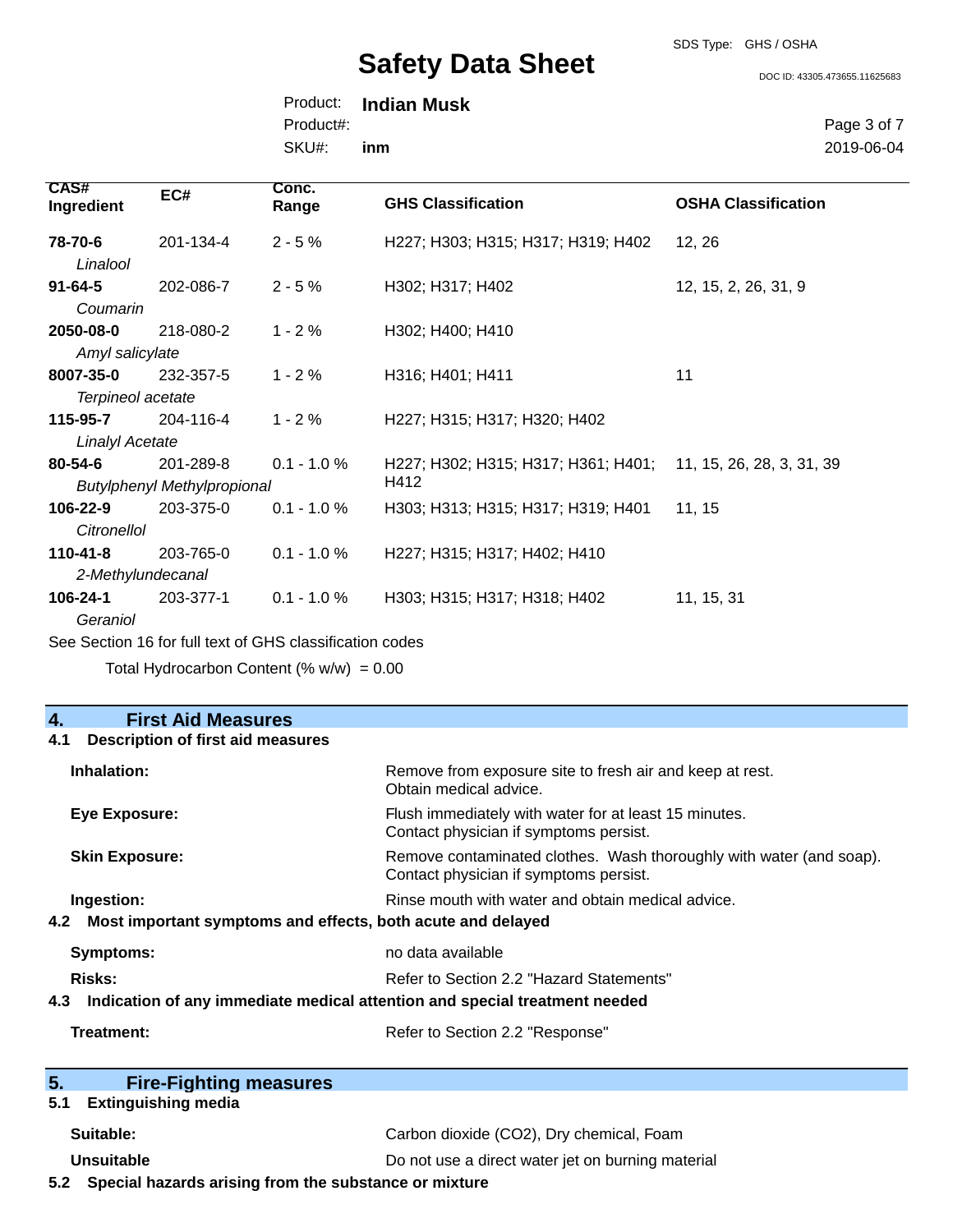SDS Type: GHS / OSHA

DOC ID: 43305.473655.11625683

Product: **Indian Musk**  Product#:

SKU#: **inm** Page 4 of 7 2019-06-04

| <b>During fire fighting:</b> |  |
|------------------------------|--|
| 5.3 Advice for firefighters  |  |

Water may be ineffective

**5.3 Advice for firefighters**

**Further information:** Standard procedure for chemical fires

# **6. Accidental Release Measures**

#### **6.1 Personal precautions, protective equipment and emergency procedures**

Avoid inhalation and contact with skin and eyes. A self-contained breathing apparatus is recommended in case of a major spill.

### **6.2 Environmental precautions**

Keep away from drains, soil, and surface and groundwater.

#### **6.3 Methods and materials for containment and cleaning up**

Clean up spillage promptly. Remove ignition sources. Provide adequate ventilation. Avoid excessive inhalation of vapors. Gross spillages should be contained by use of sand or inert powder and disposed of according to the local regulations.

#### **6.4 Reference to other sections**

Not Applicable

### **7. Handling and Storage**

### **7.1 Precautions for safe handling**

Apply according to good manufacturing and industrial hygiene practices with proper ventilation. Do not drink, eat or smoke while handling. Respect good personal hygiene.

### **7.2 Conditions for safe storage, including any incompatibilities**

Store in a cool, dry and ventilated area away from heat sources and protected from light in tightly closed original container. Avoid plastic and uncoated metal container. Keep air contact to a minimum.

#### **7.3 Specific end uses**

No information available

# **8. Exposure Controls/Personal Protection**

# **8.1 Control parameters**

**Exposure Limits:** Contains no substances with occupational exposure limit values

**Engineering Controls:** Use local exhaust as needed.

# **8.2 Exposure controls - Personal protective equipment**

- **Eye protection:** Tightly sealed goggles, face shield, or safety glasses with brow guards and side shields, etc. as may be appropriate for the exposure
- **Respiratory protection:** Avoid excessive inhalation of concentrated vapors. Apply local ventilation where appropriate. **Skin protection:** Avoid Skin contact. Use chemically resistant gloves as needed.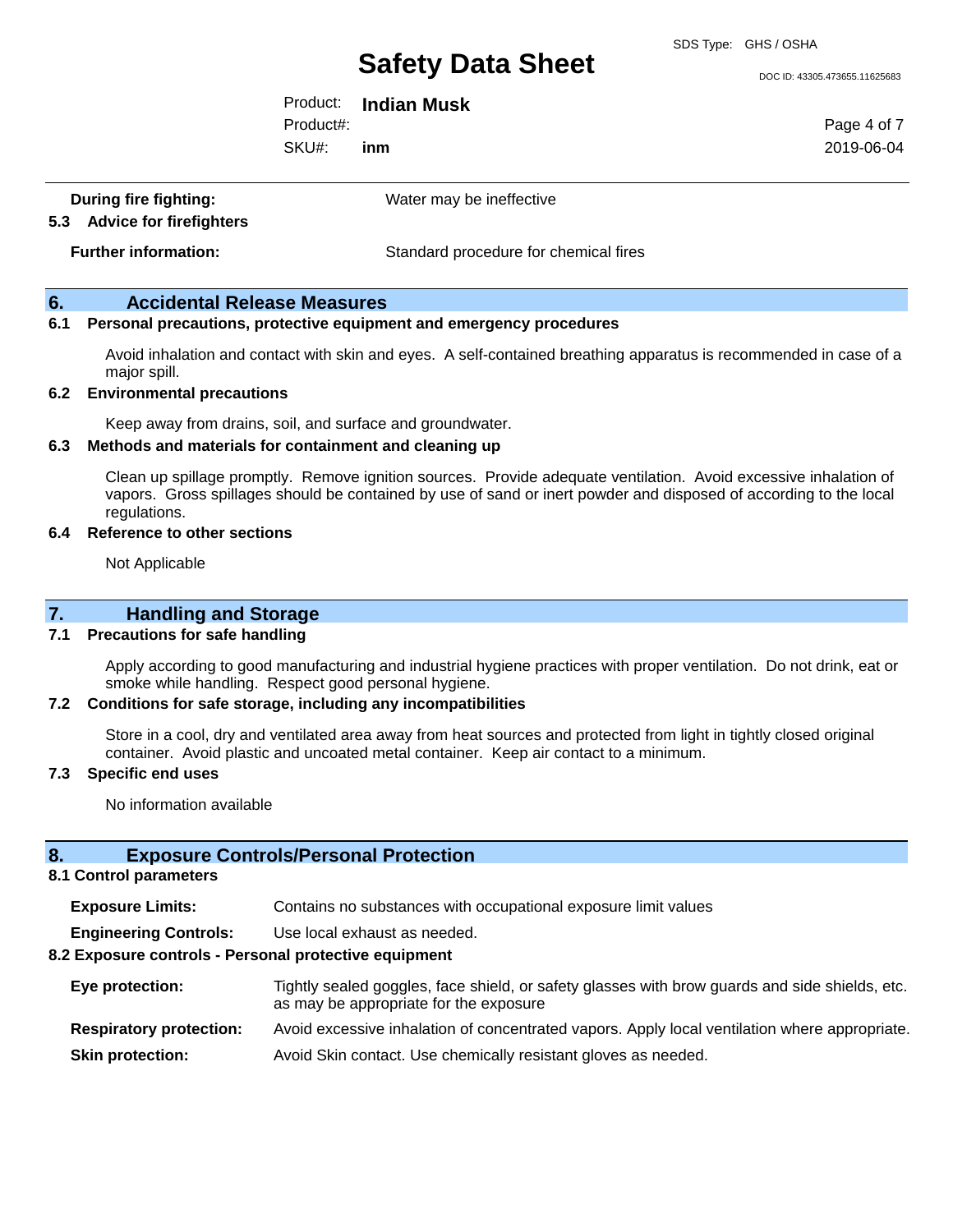DOC ID: 43305.473655.11625683

Product: **Indian Musk**  SKU#: Product#: **inm**

# **9. Physical and Chemical Properties**

# **9.1 Information on basic physical and chemical properties**

| Appearance:                  | Liquid                           |
|------------------------------|----------------------------------|
| Odor:                        | Conforms to Standard             |
| Color:                       | Colorless to Nearly Colorless G0 |
| <b>Viscosity:</b>            | Liquid                           |
| <b>Freezing Point:</b>       | Not determined                   |
| <b>Boiling Point:</b>        | Not determined                   |
| <b>Melting Point:</b>        | Not determined                   |
| <b>Flashpoint (CCCFP):</b>   | >200 F (93.33 C)                 |
| <b>Auto flammability:</b>    | Not determined                   |
| <b>Explosive Properties:</b> | None Expected                    |
| <b>Oxidizing properties:</b> | None Expected                    |
| Vapor Pressure (mmHg@20 C):  | 0.0081                           |
| %VOC:                        | 0.4396                           |
| Specific Gravity @ 25 C:     | 1.0270                           |
| Density @ 25 C:              | 1.0240                           |
| Refractive Index @ 20 C:     | 1.5370                           |
| Soluble in:                  | Oil                              |

# **10. Stability and Reactivity**

| 10.1 Reactivity                         | None                                               |
|-----------------------------------------|----------------------------------------------------|
| <b>10.2 Chemical stability</b>          | Stable                                             |
| 10.3 Possibility of hazardous reactions | None known                                         |
| <b>10.4 Conditions to avoid</b>         | None known                                         |
| 10.5 Incompatible materials             | Strong oxidizing agents, strong acids, and alkalis |
| 10.6 Hazardous decomposition products   | None known                                         |

| <b>Toxicological Information</b><br>11.                                                                             |                                                                                  |
|---------------------------------------------------------------------------------------------------------------------|----------------------------------------------------------------------------------|
| <b>11.1 Toxicological Effects</b>                                                                                   |                                                                                  |
| Acute Toxicity Estimates (ATEs) based on the individual Ingredient Toxicity Data utilizing the "Additivity Formula" |                                                                                  |
| Acute toxicity - Oral - (Rat) mg/kg                                                                                 | (LD50: 1,766.15) Harmful if swallowed                                            |
| Acute toxicity - Dermal - (Rabbit) mg/kg                                                                            | (LD50: 3,099.81) May be harmful in contact with skin                             |
| Acute toxicity - Inhalation - (Rat) mg/L/4hr                                                                        | (LC50: Undetermined) Not classified - the classification criteria<br>are not met |
| <b>Skin corrosion / irritation</b>                                                                                  | Causes mild skin irritation                                                      |
| Serious eye damage / irritation                                                                                     | Not classified - the classification criteria are not met                         |
| <b>Respiratory sensitization</b>                                                                                    | Not classified - the classification criteria are not met                         |

Page 5 of 7 2019-06-04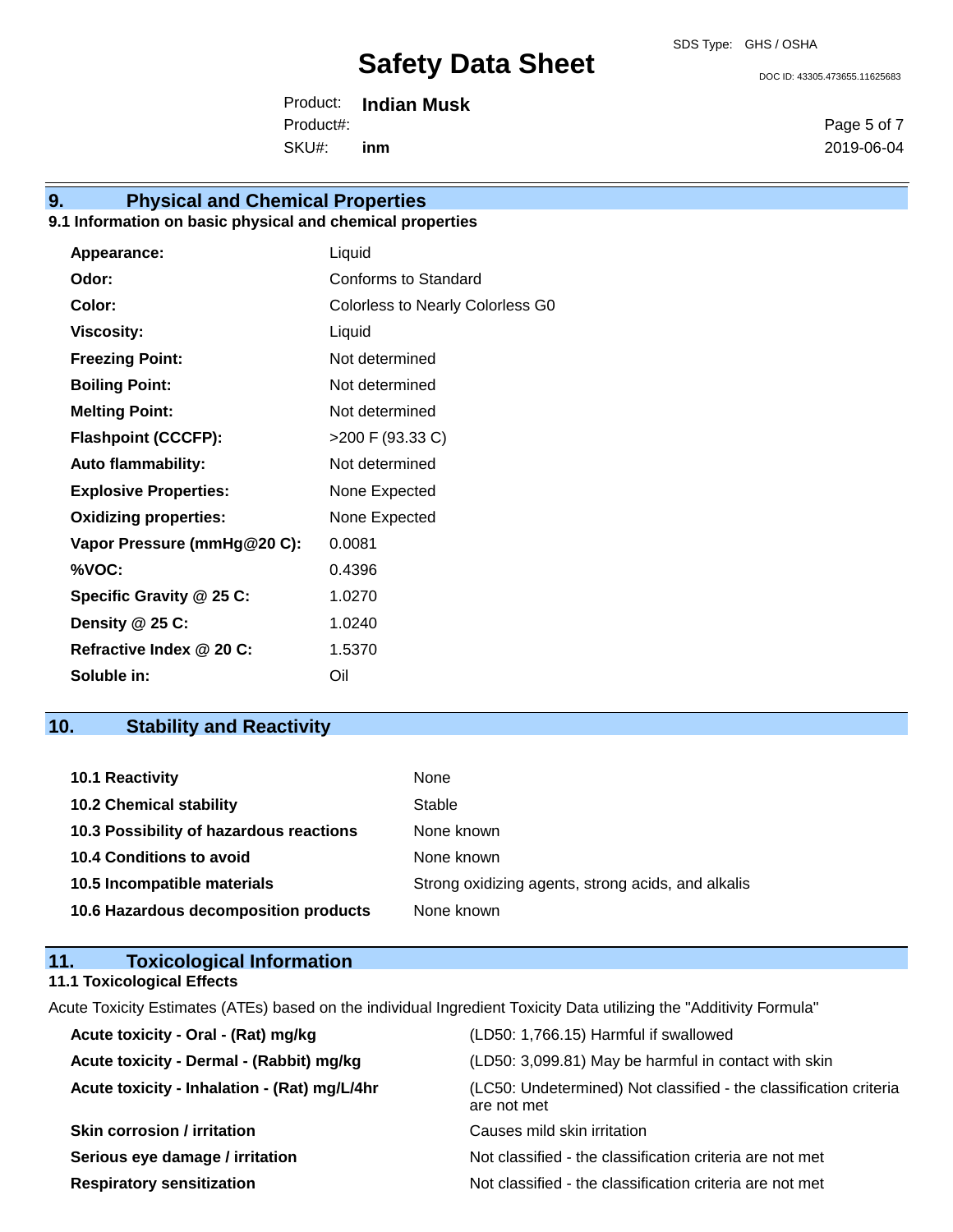DOC ID: 43305.473655.11625683

Product: **Indian Musk**  SKU#: Product#: **inm**

Page 6 of 7 2019-06-04

| <b>Skin sensitization</b>                          | May cause an allergic skin reaction                      |
|----------------------------------------------------|----------------------------------------------------------|
| <b>Germ cell mutagenicity</b>                      | Not classified - the classification criteria are not met |
| Carcinogenicity                                    | Not classified - the classification criteria are not met |
| <b>Reproductive toxicity</b>                       | Not classified - the classification criteria are not met |
| Specific target organ toxicity - single exposure   | Not classified - the classification criteria are not met |
| Specific target organ toxicity - repeated exposure | Not classified - the classification criteria are not met |
| <b>Aspiration hazard</b>                           | Not classified - the classification criteria are not met |

| 12.<br><b>Ecological Information</b> |                                                          |
|--------------------------------------|----------------------------------------------------------|
| <b>12.1 Toxicity</b>                 |                                                          |
| <b>Acute aquatic toxicity</b>        | Not classified - the classification criteria are not met |
| <b>Chronic aquatic toxicity</b>      | Very toxic to aquatic life with long lasting effects     |
| <b>Toxicity Data on soil</b>         | no data available                                        |
| <b>Toxicity on other organisms</b>   | no data available                                        |
| 12.2 Persistence and degradability   | no data available                                        |
| 12.3 Bioaccumulative potential       | no data available                                        |
| 12.4 Mobility in soil                | no data available                                        |
| 12.5 Other adverse effects           | no data available                                        |

# **13. Disposal Conditions**

## **13.1 Waste treatment methods**

Do not allow product to reach sewage systems. Dispose of in accordance with all local and national regulations. Send to a licensed waste management company.The product should not be allowed to enter drains, water courses or the soil. Do not contaminate ponds, waterways or ditches with chemical or used container.

# **14. Transport Information**

| <b>Regulator</b>                                                        |            | Class | <b>Pack Group</b>                   | <b>Sub Risk</b> | UN-nr.        |
|-------------------------------------------------------------------------|------------|-------|-------------------------------------|-----------------|---------------|
| U.S. DOT (Non-Bulk)                                                     |            |       | Not Regulated - Not Dangerous Goods |                 |               |
| <b>Chemicals NOI</b>                                                    |            |       |                                     |                 |               |
| <b>ADR/RID (International Road/Rail)</b>                                |            |       |                                     |                 |               |
| <b>Environmentally Hazardous</b><br>Liquid, n.o.s.                      | Substance. | 9     | Ш                                   |                 | <b>UN3082</b> |
| <b>IATA (Air Cargo)</b>                                                 |            |       |                                     |                 |               |
| <b>Environmentally Hazardous</b><br>Liquid, n.o.s.<br><b>IMDG (Sea)</b> | Substance. | 9     | Ш                                   |                 | <b>UN3082</b> |
| <b>Environmentally Hazardous</b><br>Liquid, n.o.s.                      | Substance, | 9     | Ш                                   |                 | UN3082        |